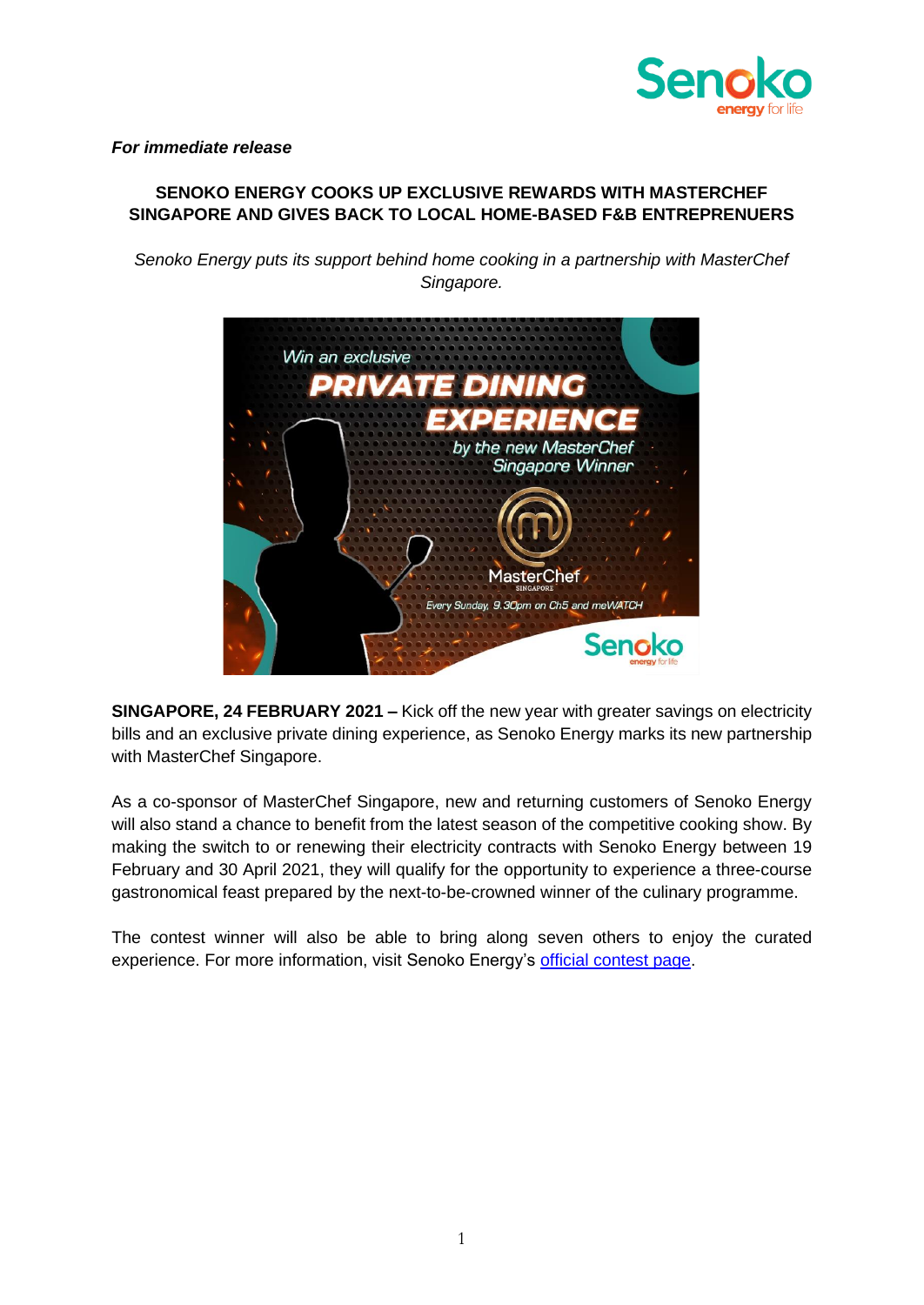## Watch & Win



Senoko Energy is also giving out rewards to the viewers of MasterChef Singapore in its weekly "Watch & Win" contest, where viewers will get the opportunity to walk away with RedMart evouchers and Nespresso products worth more than S\$5,000.

A trivia question will be unveiled in each episode (broadcasted on meWATCH and every Sunday at 9:30 p.m. on Channel 5) and viewers who submit the right answers through Senoko Energy's [online portal](https://www.senokoenergy.com/households/promotions/masterchef-singapore/watch-and-win) will be entered into a random draw. One lucky winner will be chosen every Friday. Full contest details can be found [here.](https://www.senokoenergy.com/households/promotions/masterchef-singapore/watch-and-win)



Powering Home-based F&B Businesses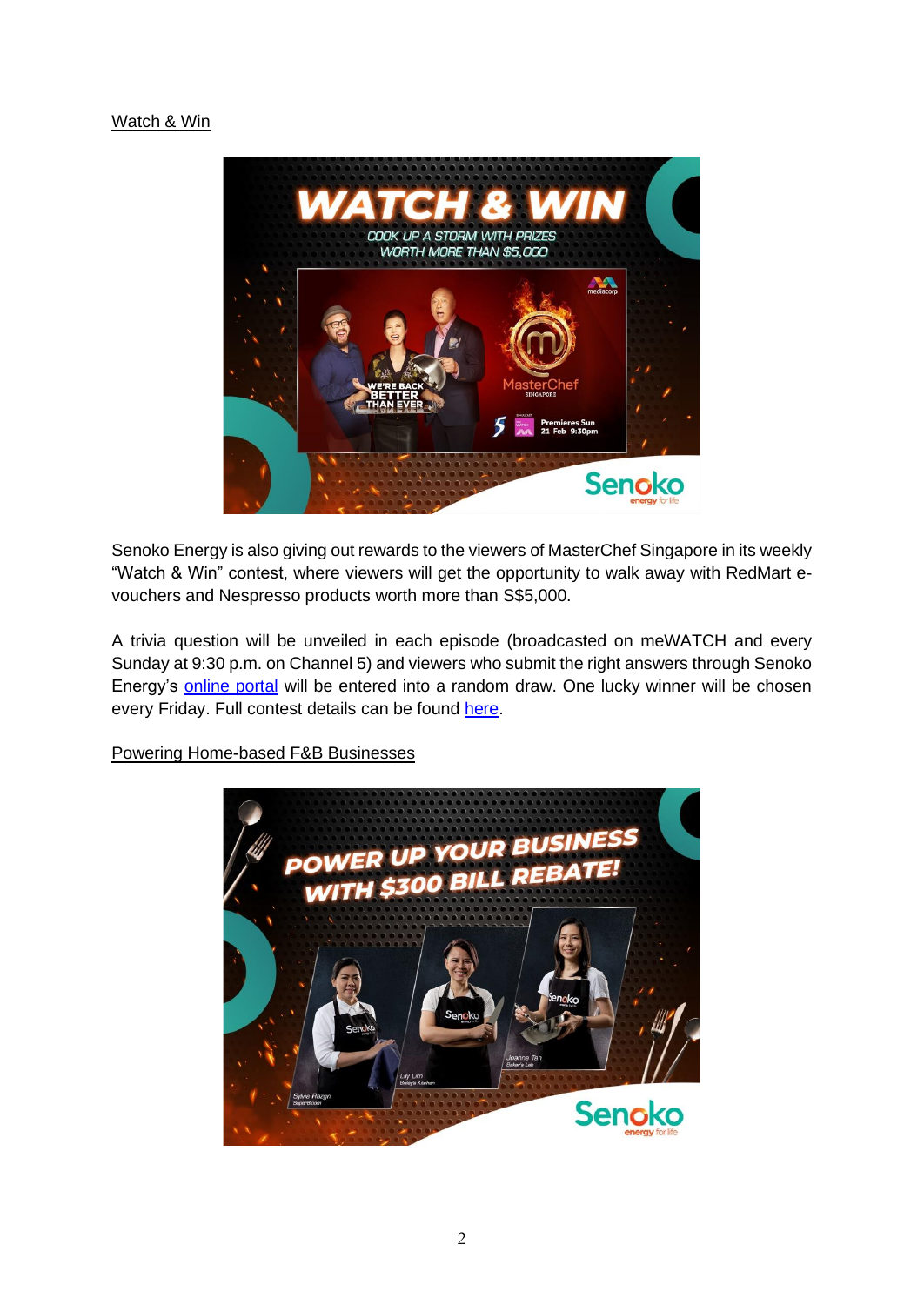As contestants and judges of MasterChef Singapore gather to celebrate their love for food and the sense of togetherness that comes with cooking for people in the new season, Senoko Energy is extending its support to all local F&B entrepreneurs who run their businesses from home. Starting from 12 March 2021, the first 100 home-based F&B businesses that make the switch over to Senoko Energy will enjoy a S\$300 rebate on their electricity bills, on top of prevailing promotions.

Heather Ang, Head of Marketing at Senoko Energy, said: "The impact of COVID-19 is being felt most acutely by small businesses. Some of these businesses have had to pivot their offerings and explore cost cutting measures by operating from home."

"Through our latest campaign, we hope to cheer on local businesses as they forge ahead in the new normal and encourage them to make the switch to Senoko Energy as their electricity retailer of choice for greater cost savings," she added.

Interested customers can get in touch with Senoko Energy by sending a direct message using their business' social media account. More details will be revealed soon on the [official Senoko](https://www.senokoenergy.com/) Energy [website](https://www.senokoenergy.com/) and social channels 12 March 2021 onwards.

-End-

**For more information, please contact:**

Heather Ang Head of Marketing [heatherang@senokoenergy.com](mailto:heatherang@senokoenergy.com)

Nicole Ye Digital Marketing Manager [nicoleye@senokoenergy.com](mailto:nicoleye@senokoenergy.com)